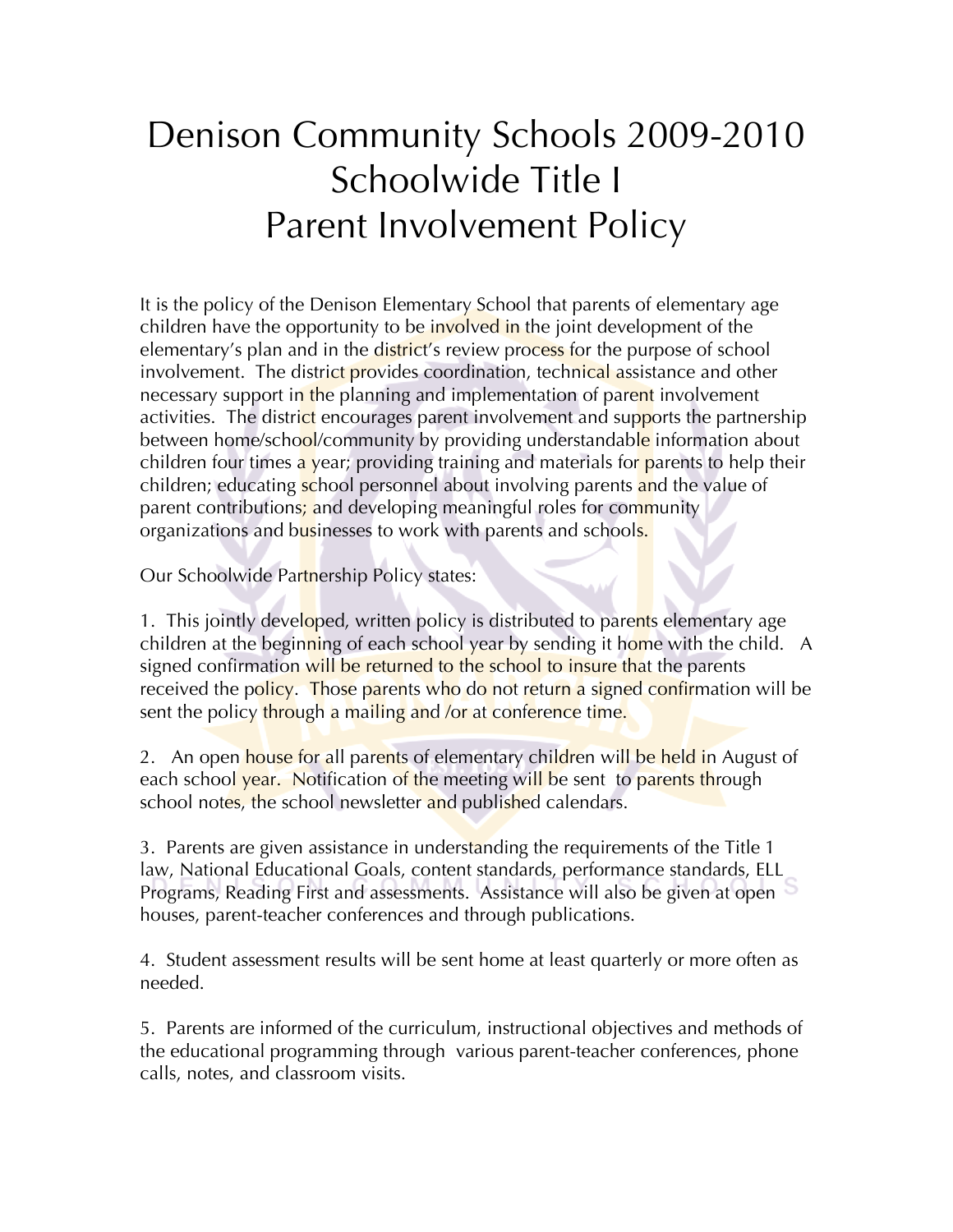6. Parents receive timely responses to all parent recommendations and questions.

7. A school/parent partnership policy outlines how parents, the entire school staff, and students share the responsibility for improved student achievement and the means by which the school and parents continue to build and develop partnerships to help children achieve the local high standards. The policy is reviewed each year at an annual parent committee meeting.

8. The Schoolwide program provides opportunities for parents to become partners with the school in promoting the education of their children at home and at school. Parents are given help monitoring their child's progress. The school provides assistance to parents on how they can participate in decisions related to their child's education. The school provides reasonable support for parental involvement activities as requested by parents. Opportunities for parents include open houses, parent-teacher conferences, publications, volunteer opportunities, and phone calls.

9. The school coordinates and integrates parent involvement programs and activities with other programs as appropriate.

10. An annual evaluation of this parental involvement policy shall be conducted to determine the effectiveness of this policy and the barriers of this policy for increasing parent involvement. Policy evaluation findings shall be used in designing strategies for school improvement and revising parent policies. Surveys will be distributed prior to the end of each school year to all elementary families and staff members.

11. In order to ensure the plan succeeds, there must be a sense of commitment from all involved. Therefore all participants will have the following obligations:

#### **Parents**

-There are a total of two conferences scheduled for this school year. Parents and students are expected to attend both during the year.

-Parents will be expected to sign off on any work sent home, and to closely monitor student's reading progress at home student's reading progress at home.

-Parents are invited to observe their child in class.

-Parents are invited to open house in August.

# **Teachers**

-Teachers will be available at all stated meeting times to consult with parents. -Teachers will initiate a minimum of one home contact per month (personal) telephone call, note, meeting, etc.

-Classroom teachers will be keep information on the progress or lack thereof, and coordinate an effort to meet student needs.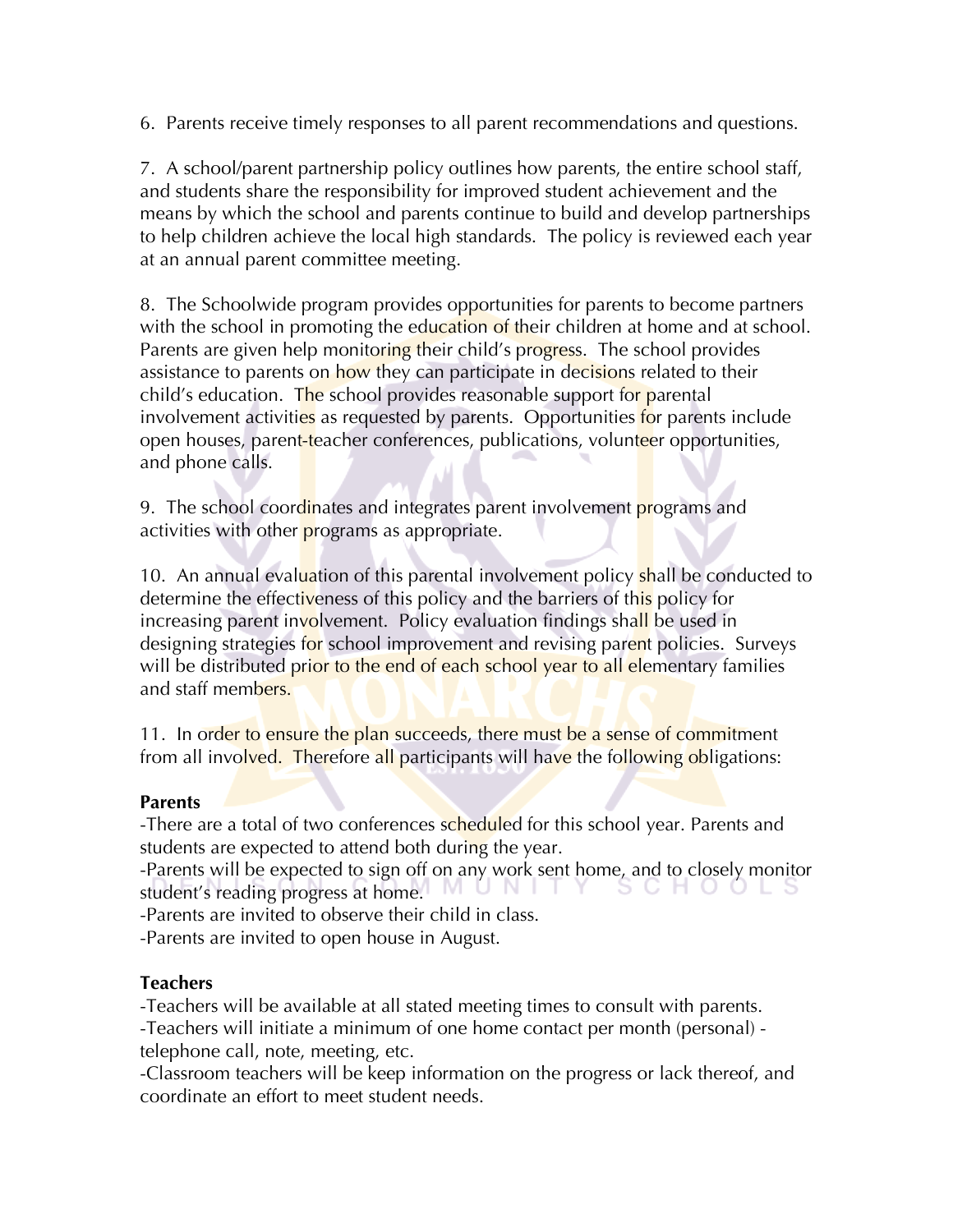# **Students**

-Students are expected to: Be responsible, do their best and help the rest. -Students will complete and return homework assignments.



# DENISON COMMUNITY SCHOOLS